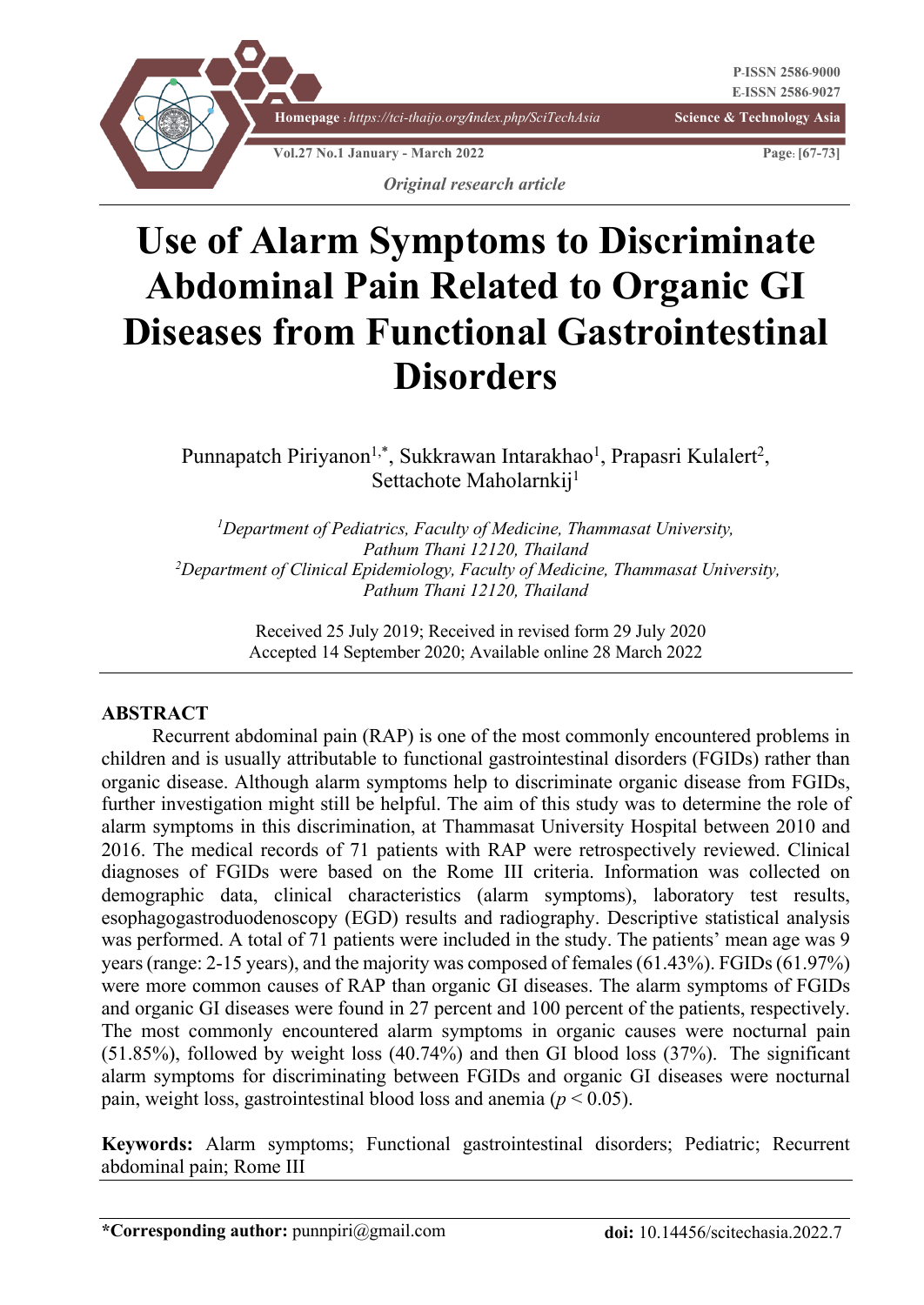## **1. Introduction**

Recurrent abdominal pain (RAP) is the second most frequently encountered problem after headaches in children and adolescents [1]. Internationally, the incidence of chronic abdominal pain is 9-15 percent [2-4], with greater prevalence in the 4- to 6-year age group and early adolescents [5-6] and with greater prevalence among females than males, at a ratio of 19:14. For the most part, the causes of RAP in children have been attributed to functional GI disorders (FGIDs) at 8-27 percent and organic causes [2, 7-9]. Although no data is available on the incidence of organic caused presentations of RAP in Thailand, Prapan Arnbruang et al. conducted a study by performing upper gastrointestinal endoscopies to determine the causes of RAP, finding gastroduodenitis at a rather high rate at 27.4 percent, Helicobacter pylori (*H. Pylori*) gastritis at 17.7 percent and esophagitis at 6.5 percent [10]. Although most RAP in children is attributed to FGIDs, organic causes might also be present.

Therefore, in discriminating between functional causes and organic causes, pediatricians need to properly assess children with abdominal pain by relying on questions about medical history, physical examinations and surveying for alarm symptoms that indicate organic causes of the disease [11]. According to a study by Motamed F. et al. in Iran in 2012, children with RAP in the organic causes group had significantly higher incidences of fever, abdominal pain not in the umbilical area, nighttime awakening due to abdominal pain, weight loss, delayed growth, abdominal tenderness during physical examination and elevated ESR levels [12]. The aforementioned symptoms are found significantly more frequently in the organic causes group than in the functional GI disorder causes group without organic causes. Regardless, no research has been conducted indicating the significance of any alarm symptoms that would contribute to distinguishing children with chronic abdominal pain in the functional GI disorder

causes group from those in the organic causes group. The objective of this study was to determine the correlations between conditions and alarm symptoms based on the diagnostic criteria of Rome III to properly identify children with RAP caused by FGIDs rather than organic disease.

# **2. Materials and Methods**

Data was collected retrospectively from the medical records of pediatric patients aged 4-18 years with RAP for more than or equal to two months[11] who had been diagnosed with the following abdominal pain-related functional gastrointestinal disorders: functional dyspepsia, irritable bowel syndrome (IBS), abdominal migraine, functional abdominal pain (FAP) and functional abdominal pain syndrome (FAPs) with organic causes such as peptic ulcer disease, *H. pylori* gastritis, eosinophilic esophagitis/gastritis, gastroesophageal reflux disease (GERD) and inflammatory bowel disease. Diagnosis of FGIDs was based on criteria of Rome III. Blood chemistry, stool examination, stool occult blood, ambulatory pH monitoring and 24-hour multichannel intraluminal impedance pH testing and gastroduodenoscopy/colonoscopy data were selected case by case depending on the organic disease suspected. Alarm symptoms were recorded as the following: a family history of inflammatory bowel disease, celiac disease, or peptic ulcer disease, persistent right upper or right lower quadrant pain, dysphagia, persistent vomiting, gastrointestinal blood loss such as melena, hematochezia and positive stool occult blood, nocturnal diarrhea, arthritis, perirectal disease, weight loss  $\geq 5\%$  of their body weight within a 3-month period, deceleration of linear growth and unexplained fever.

# **2.1 Exclusion criteria**

Patients presenting with cholestatic jaundice, hepatosplenomegaly or symptoms indicating hepatobiliary disease admitted to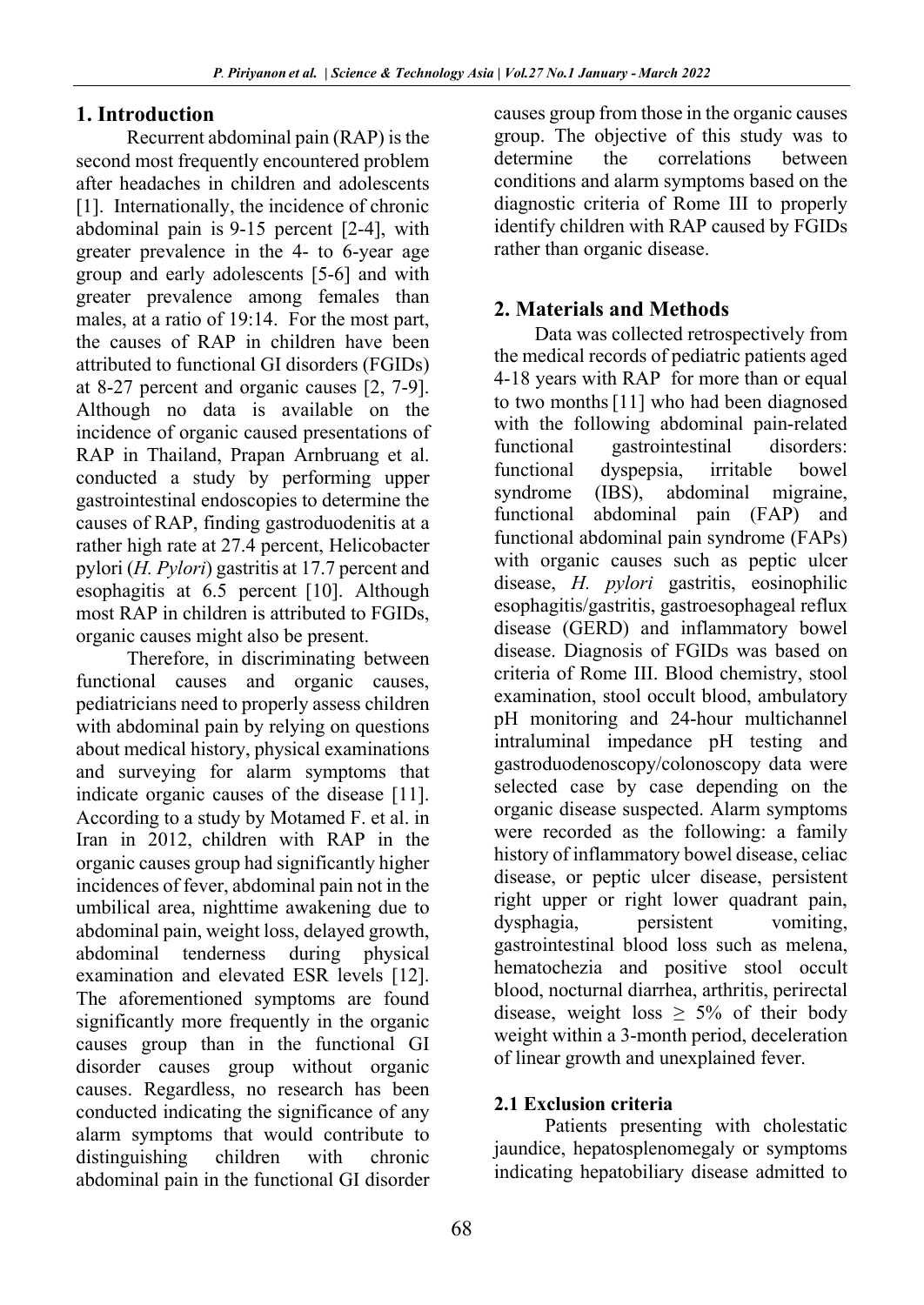Thammasat University Hospital in 2006- 2016. The patients were sought in the hospital's computer system by using international classification of disease code, as well as reviewing the patients' medical records in order to affirm diagnosis before data collection.

#### **2.2 Statistical analysis**

All statistical analyses were conducted using STATA version 15.1. Categorical variables were calculated as frequencies (%) and continuous variables were summarized as mean ± SD. A two-tailed Student's *t*-test was used for comparisons of continuous variables with normal distribution, and the Mann-Whitney *U* test was used for continuous variables with non-normal distribution. Chi-square was used to compare categorical variables between groups.

## **3. Results**

According to the findings, all of the patients had visited the hospital with RAP for more than two months. In all, 18 patients with recurrent abdominal pain due to constipation were eliminated, for a total sample of 91 patients for the study. Of these, the medical records for two patients were missing. Table 1 shows the final diagnosis after follow-up on treatment for at least six months. Based on the findings, 44 of the patients were found to have FGIDs (61.9%) and 38 percent were found to belong to the organic causes group. Both groups had a mean age of  $9 \pm 2.67$  years and most were female (73%). *H. pylori* induced gastritis and ulcers were most frequently found in the organic causes group at 29.63 percent. The other causes were duodenal ulcers not caused by *H. pylori* and GERD at 22.22 percent and 18.52 percent, respectively. As for the group with FGIDs diagnosed with Rome III criteria, irritable bowel syndrome (IBS) was found at 43.18 percent, functional dyspepsia at 36.36 percent and FAP at 13.64 percent.

#### **3.1 Alarm symptoms**

According to the findings of the present study, in 71 pediatric patients with RAP, one or more alarm symptoms were present at a rate of 21.45 percent; alarm symptoms were present in 14 patients in the functional causes group (32.5%) and in 27 patients in the organic causes group (100%). The alarm symptoms most frequently found in the organic causes group were nocturnal pain at 51.85 percent, weight loss at 40.74 percent and rectal blood at 37 percent. The symptoms found only in the organic causes group but not in the functional causes group, were referred pain, nocturnal diarrhea and rectal blood. The conditions and presenting symptoms found in the organic causes group which significantly differed when compared with the functional group ( $p < 0.05$ ) were nocturnal pain, weight loss, gastrointestinal bleeding, and physical examination revealing anemia. In addition, there were no significant differences between the groups in patients with persistent right upper quadrant pain. In the organic causes group, Hb was below normal for age, at  $11.32 \pm 2.36$  g/dL, and positive stool occult blood test results were found at 30.43%, with statistical significance.

In the functional causes group, the alarm symptoms found were nocturnal pain at 25 percent, persistent right upper quadrant pain at 20.45 percent and deceleration of linear growth at 11.63, while Hb was normal for age at  $12.3 \pm 1.07$  g/dL. In the functional causes group, one subject tested positive for stool occult blood due to a diagnosed case of IBS-constipation. In the group diagnosed with functional dyspepsia, 10 of the 16 patients underwent upper gastrointestinal endoscopy due to the following alarm symptoms: nocturnal pain at 80 percent, delayed growth at 40 percent and physical examination revealing anemia at 20 percent. Furthermore, following the upper gastrointestinal endoscopies, the results of the tests were found to be normal.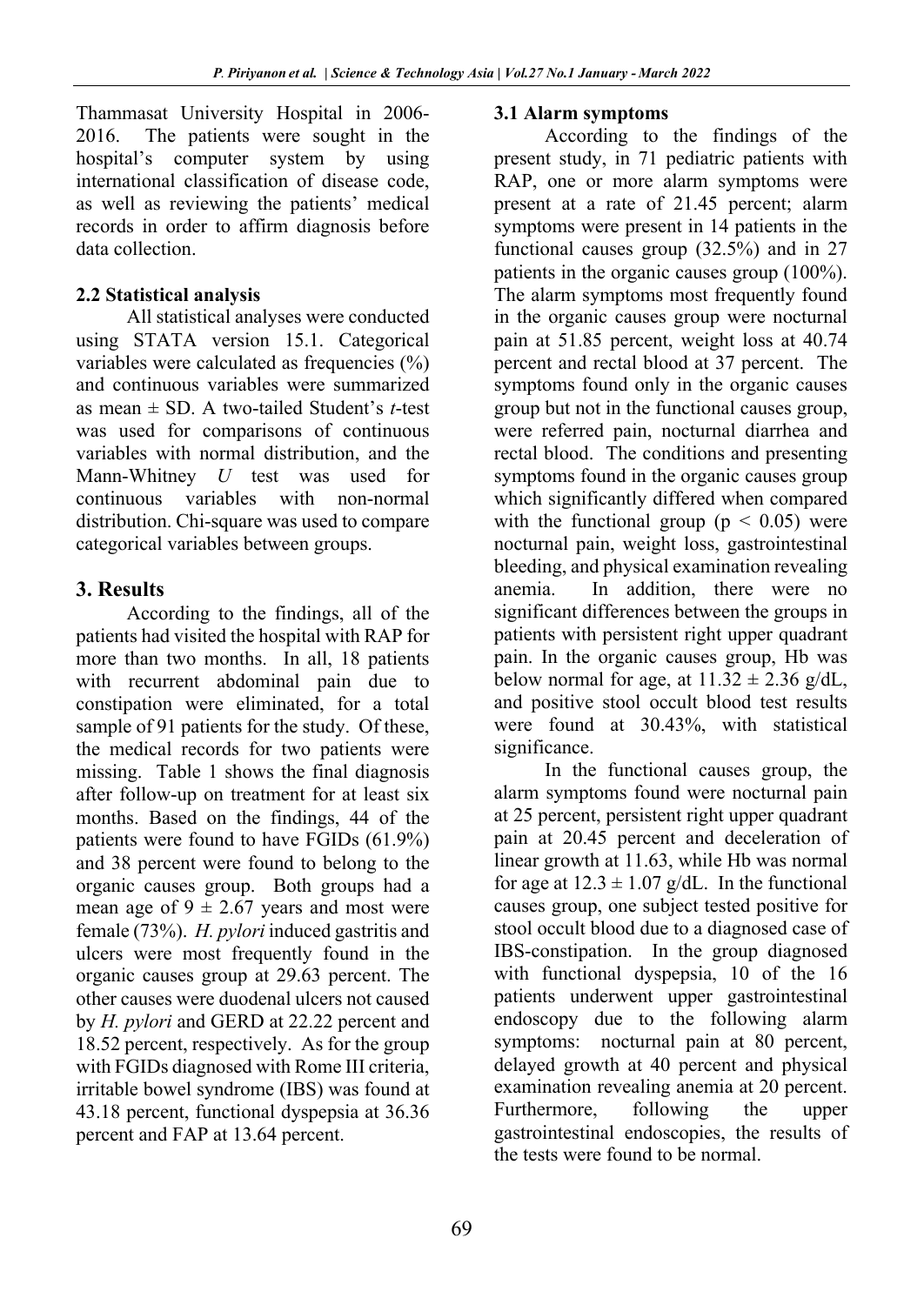|                                             | All $(N=71)$             | Organic cause $(n=27)$      | Functional cause<br>$(n=44)$ | p-value |
|---------------------------------------------|--------------------------|-----------------------------|------------------------------|---------|
| Age (year)                                  | $9 \pm 2.67$<br>$(2-15)$ | $9.38 \pm 3.21$<br>$(2-15)$ | $8.78 \pm 2.27$<br>$(4-14)$  | 0.36    |
| Gender: Male                                | 27 (38.57)               | 12 (44.44)                  | 15 (34.88)                   | 0.458   |
| Duration (month)                            | $2 - 48$                 | $2 - 12$                    | $2 - 48$                     | 0.108   |
| Comorbidities: Asthma,<br>Allergic rhinitis |                          | 7/27                        | 10/43                        | 0.34    |

**Table 1.** The demographic data of the children with recurrent abdominal pain with organic causes and functional causes.

#### **4. Discussion**

1

In western countries, 14 reports from systematic literature reviews were found to survey the prevalence of abdominal pain in children aged 3-19 years in communities and schools. Approximately 0.3-19 percent of the children had chronic abdominal pain (median = 8.4), and more females had chronic abdominal pain than males at a ratio of 1.4:1. The age groups in which the prevalence of abdominal pain was high included children aged 4-10 years and early adolescents at 8-10 years of age [13]. In addition, studies in pediatric gastrointestinal clinics or secondary and tertiary hospitals revealed a prevalence increase to 6-30 percent[14-15]. For patients in Thailand, Suporn Tripongkaruna et al. conducted a study in 104 children aged 4-15 years with chronic abdominal pain who received treatment at pediatric gastrointestinal clinics from 2006-2009 [16].

| <b>Organic Causes</b>   | N(%)<br>$N = 27$ | <b>Functional Causes</b>    | N(%)<br>$N=44$ |
|-------------------------|------------------|-----------------------------|----------------|
| H.pylori Gastritis      | 6(22.22)         | <b>Functional Dyspepsia</b> | 16 (36.36)     |
| <b>Duodenitis</b>       | 4(14.81)         | <b>IBS</b>                  | (43.18)<br>19. |
| NSAID-induced Gastritis | 2(7.41)          | FAP                         | 6(13.64)       |
| Duodenal Ulcer          |                  |                             |                |
| H.pylori negative       | 6(22.22)         | FAPs                        | 2(4.55)        |
| H.pylori positive       | 2(7.41)          |                             |                |
| <b>GERD</b>             | 5(18.52)         | Abdominal migraine          | 1 (2.27)       |
| Crohn's Disease         | 1(3.7)           |                             |                |
| Ulcerative Colitis      | 1(3.7)           |                             |                |

**Table 2.** The organic and functional causes of RAP.

**Note:** NSAIDs:Non-steroidal anti-inflammatory drug

The study found that 83 percent suffered from functional GI disorders with no organic illnesses and that 17 percent had organic illnesses. In the present study, the prevalence of chronic abdominal pain in children receiving examination at pediatric gastrointestinal clinics was 18.7 percent. This study found a fairly high prevalence when compared to previous studies. The high prevalence was caused by the fact that this study was conducted in pediatric gastrointestinal clinics in tertiary hospitals. As for the causes of RAP, FGIDs without

organic illness as diagnosed by Rome III criteria was a major cause for abdominal pain, occurring in 61.97 percent of the children, while organic causes contributed to abdominal pain in 38 percent of the children. However, the prevalence of organic causes did not differ from findings in previous studies, which ranged from 23 to over 80 percent [16-17]. In regards to the prevalence of abdominal pain caused by FGIDs without an organic illness in the present study, IBS was the most prevalent at 43.18 percent, followed by functional dyspepsia and FAP at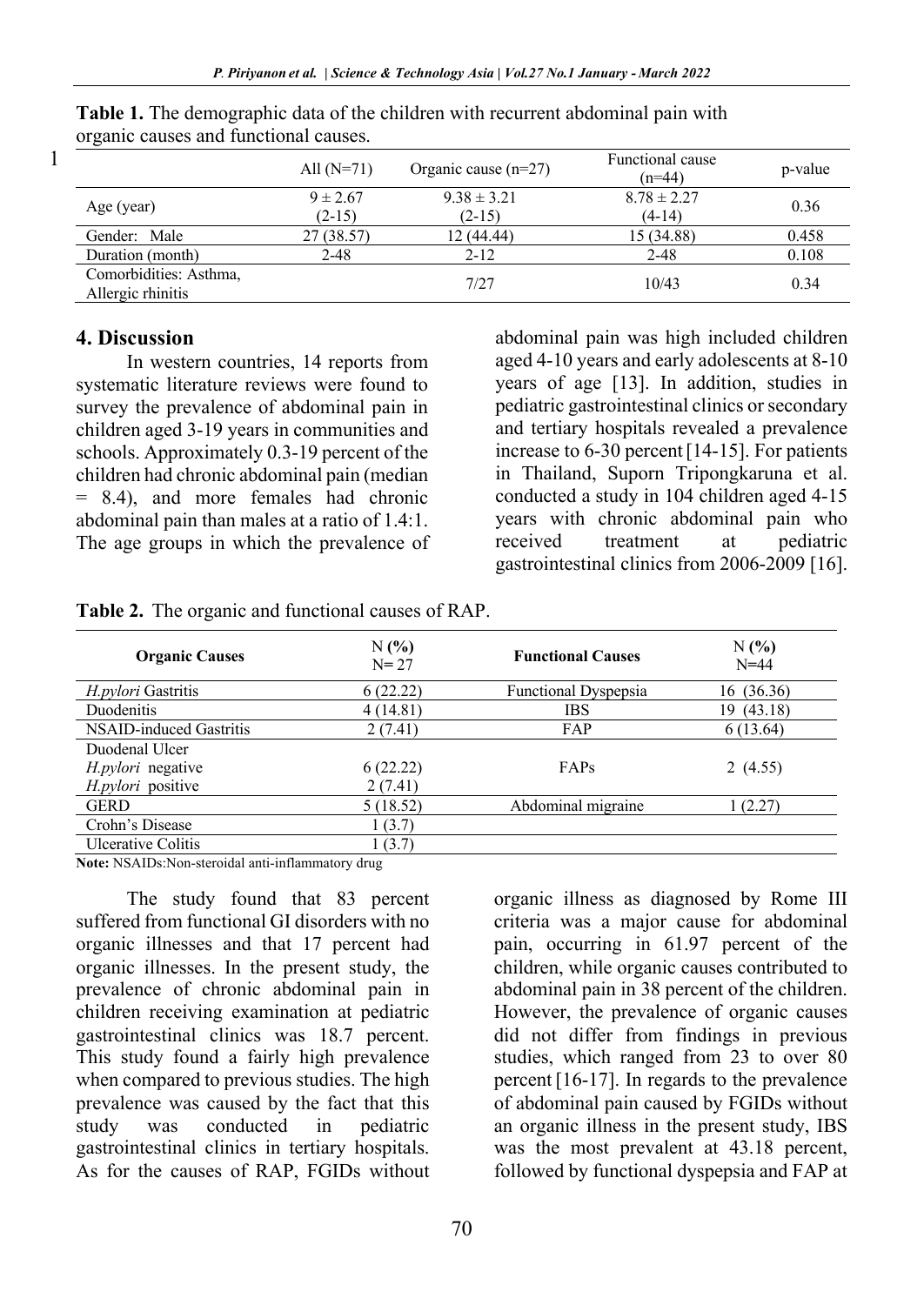36.36 percent and 13.64 percent, respectively. When the aforementioned prevalence was compared to international studies, no differences were found. Internationally, IBS was the most prevalent at 22-51 percent, while the prevalence of functional dyspepsia ranged from 10 to 22 percent [14-15]. At the same time, a study conducted in Thailand by Suporn Tripongkaruna, using Rome III diagnostic criteria showed that FGIDs without an organic illness was the most prevalent at 31 percent. The findings indicated that the causes of abdominal pain without organic illness are the same, because nationality, age group and diagnostic criteria were the same and Rome III diagnostic criteria were used. Regardless, the prevalence of abdominal pain caused by organic illness was rather high when compared to previous studies, due to the fact that the majority of patients had been transferred for additional diagnosis. The etiology of the organic causes group found in the present study are as follows: *H. pylori* gastritis, duodenal ulcer and GERD.

In patients with recurrent abdominal pain, background interviews and detailed physical examinations, particularly for alarm symptoms, are essential in determining the cause of abdominal pain, whether by organic illness and functional GI disorders, or nonorganic illness. In addition, detection of alarm symptoms is an important reason for attending physicians to conduct additional detailed examinations and testing [11, 18, 19]. A report from AAP and NASPGHAN in 2005 found that no studies reported pain frequency, severity, location or impact on daily living [20]. Furthermore, related patient background information such as occurrence of headaches, joint pain, anorexia, nausea, vomiting or changes in bowel movements are unable to identify abdominal pain caused by organic illness. In addition, a study on the red flags of 100 pediatric patients with abdominal pain in 2012 found abdominal pain occurring outside the umbilical area, nocturnal pain, weight loss and growth

disorders, while physical examinations of these patients found abdominal tenderness [12]. Interestingly, a history of nocturnal pain, weight loss and physical examination results in the present study showed that anemia occurred significantly more frequently in patients with abdominal pain caused by organic illness than in patients with abdominal pain caused by non-organic illness. Furthermore, laboratory investigations found the mean Hb value in patients with organic illness to be significantly lower than that of patients with non-organic illness, as well as positive stool blood occult results occurring in 30 percent of patients with organic illness (7 out of 23 patients tested). However, no differences were found in other symptoms such as site of pain and nocturnal diarrhea. In the present study, the presence of weight loss, anemia and positive stool occult blood test results indicated that additional examinations should be conducted to determine organic causes. Anemia and positive stool occult blood test results indicated mucosal inflammation.

The Rome III diagnostic criteria set is currently recommended as a guideline for diagnosis. Although it is not necessary to perform a thorough investigation to rule out all other illnesses, physicians should thoroughly interview and physically examine patients to detect potential alarm symptoms of organic illness. According to the findings of the present study, if significant weight loss is present, a physical examination should be conducted to rule out anemia and investigate a potential organic illness.

In addition, preliminary tests such as a complete blood count and stool occult blood test should be performed to check for anemia based on presenting symptoms in order to reveal the cause. Nevertheless, it might not be possible to classify and detect anemia by a laboratory test for organic and functional causes, because anemia might have other causes unrelated to GI blood loss and GI inflammation. Anemia might also be caused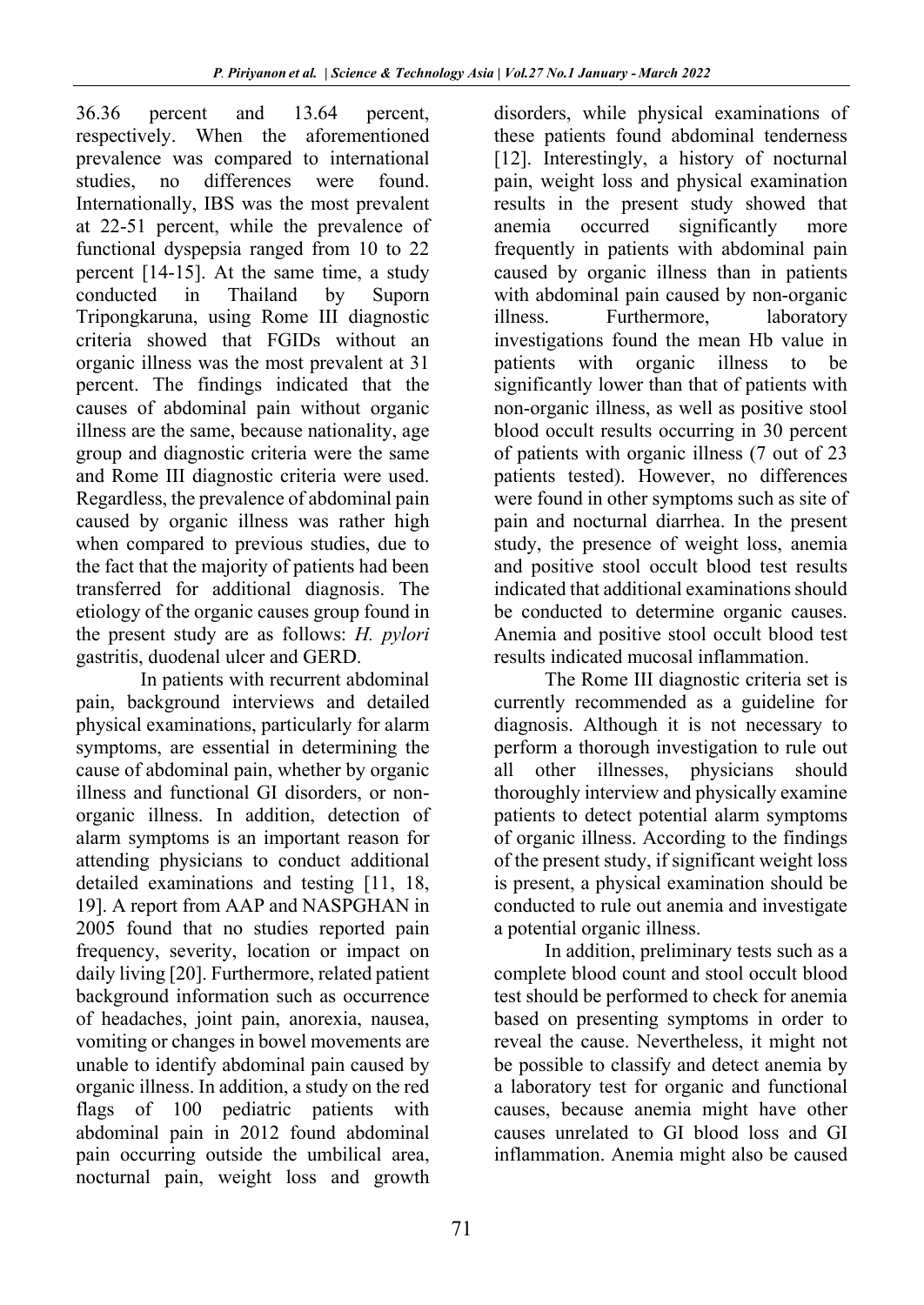by inadequate food intake, which can also cause iron deficiency.

## **5. Conclusion**

In distinguishing the causes of recurrent abdominal pain between organic causes and functional GI disorder causes,

physicians need to rely on alarm symptoms, particularly presentations of weight loss, nocturnal pain, anemia and gastrointestinal blood loss. However, additional studies should be conducted to more accurately categorize both groups of illnesses based on alarm symptoms.

**Table 3.** The conditions and presenting symptoms of alarm symptoms in the organic and functional causes groups.

| <b>Symptom</b>                   | <b>Organic Cause</b><br>$n=27, (%)$ | <b>Functional Cause</b><br>$n=44, (%)$ | p-value |
|----------------------------------|-------------------------------------|----------------------------------------|---------|
| Persistent right upper           | 7(25.93)                            | 9(20.45)                               | 0.771   |
| quadrant                         |                                     |                                        |         |
| Referred pain                    | 2(7.41)                             | $\Omega$                               | 0.141   |
| Nocturnal pain                   | 14 (51.85)                          | 11(25.00)                              | 0.039   |
| <b>Bilious</b> vomiting          | 3(11.11)                            | 1(2.27)                                | 0.151   |
| gastrointestinal blood loss      | 10(37.04)                           | $\theta$                               | < 0.001 |
| Nocturnal diarrhea               | 1(3.7)                              | 0                                      | 0.380   |
| Fever                            | 1(3.7)                              | 1(2.27)                                | 1.000   |
| Linear deceleration of<br>growth | 2(7.41)                             | 5(11.36)                               | 0.701   |
| Weight loss                      | 11 (40.74)                          | 1(2.27)                                | < 0.001 |
| Family history                   | 2(7.41)                             | 2(4.55)                                | 0.632   |
| Anemia                           | 8(29.63)                            | 2(4.55)                                | 0.005   |
| Abdominal signs                  | 4(14.81)                            | 5(11.36)                               | 0.723   |

## **Acknowledgements**

This study was funded by the Faculty of Medicine, Thammasat University, Thailand.

# **References**

- [1] Ellert U, Neuhauser H, Roth-Isigkeit A: Pain in children and adolescents in Germany: the prevalence and usage of medical services. Results of the German Health Interview and Examination Survey for Children and Adolescents (KiGGS).Bundesgesundheitsblatt Gesundheits for Schung Gesundheitsschutz.2007;50:711-7.
- [2] Apley J. editor.The child with abdominal pains. London: Blackwell, 1975.
- [3] Arnhold RG, Callas ER. Composition of a suburban pediatric office practice: an analysis of patient visits during one year. Clin Pediatr.1996; 5:722-7.
- [4] Hyams JS, Burke G, Davis PM, Rzepski B, Andrulonis PA. Abdominal pain and irritable bowel syndrome in adolescents: a community-based study. J Pediatr.1996;129:220-6.
- [5] Croffie JM, Fitzgerald JF, Chong SK. Recurrent abdominal pain in childrenretrospective study of outcome in a group referred to a pediatric gastroenterology practice. ClinPediatr (Phila)2000;39:267- 74.
- [6] Apley J, Naish N. Recurrent abdominal pains: a field survey of 1,000 school children. Arch Dis Child.1958; 33:165– 70.
- [7] Chitkara DK, Rawat DJ, Talley NJ. The Epidemiology of Childhood Recurrent Abdominal Pain in Western Countries: A Systematic Review. Am J Gastroenterol.2005; 100:1868.